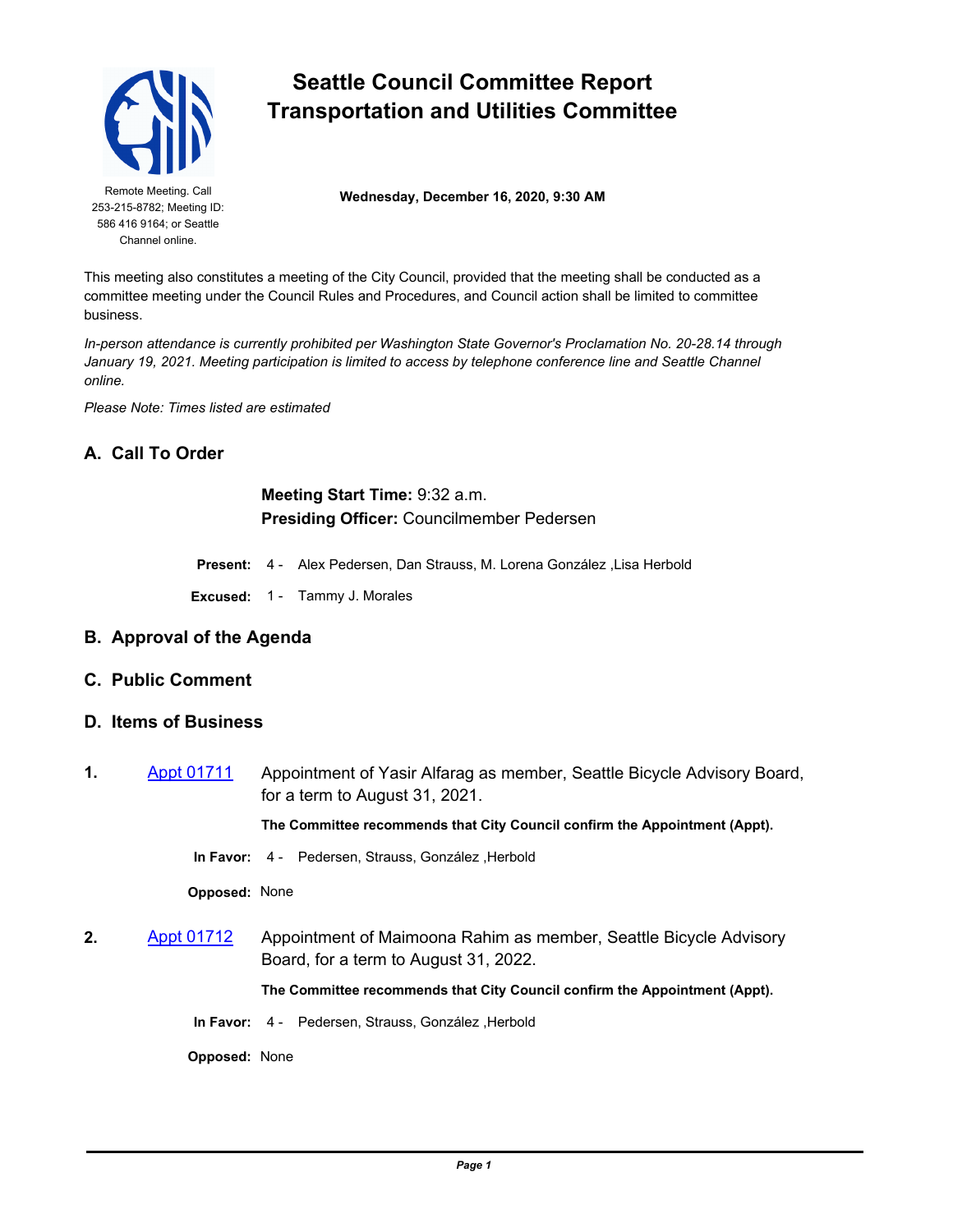| 3. | <b>Appt 01713</b> | Reappointment of Andrew L. Dannenberg as member, Seattle Bicycle<br>Advisory Board, for a term to August 31, 2022. |
|----|-------------------|--------------------------------------------------------------------------------------------------------------------|
|    |                   | The Committee recommends that City Council confirm the Appointment (Appt).                                         |
|    | In Favor:         | 4 - Pedersen, Strauss, González, Herbold                                                                           |
|    | Opposed: None     |                                                                                                                    |
| 4. | <b>Appt 01714</b> | Reappointment of Sarah Udelhofen as member, Seattle Bicycle Advisory<br>Board, for a term to August 31, 2022.      |
|    |                   | The Committee recommends that City Council confirm the Appointment (Appt).                                         |
|    |                   | In Favor: 4 - Pedersen, Strauss, González, Herbold                                                                 |
|    | Opposed: None     |                                                                                                                    |
| 5. | <b>Appt 01715</b> | Appointment of Arthur Kuniyuki as member, Seattle Transit Advisory<br>Board, for a term to August 2, 2022.         |
|    |                   | The Committee recommends that City Council confirm the Appointment (Appt).                                         |
|    | In Favor:         | 4 - Pedersen, Strauss, González , Herbold                                                                          |
|    | Opposed: None     |                                                                                                                    |
| 6. | <b>Appt 01716</b> | Reappointment of Keiko Budech as member, Seattle Transit Advisory<br>Board, for a term to August 2, 2022.          |
|    |                   | The Committee recommends that City Council confirm the Appointment (Appt).                                         |
|    |                   | In Favor: 4 - Pedersen, Strauss, González, Herbold                                                                 |
|    | Opposed: None     |                                                                                                                    |
| 7. | <b>Appt 01717</b> | Reappointment of Barbara A. Wright as member, Seattle Transit Advisory<br>Board, for a term to August 2, 2022.     |
|    |                   | The Committee recommends that City Council confirm the Appointment (Appt).                                         |
|    |                   | In Favor: 4 - Pedersen, Strauss, González, Herbold                                                                 |
|    | Opposed: None     |                                                                                                                    |
| 8. | <b>Appt 01718</b> | Appointment of Akshali Gandhi as member, Seattle Pedestrian Advisory<br>Board, for a term to March 31, 2021.       |
|    |                   | The Committee recommends that City Council confirm the Appointment (Appt).                                         |
|    | In Favor:         | 4 - Pedersen, Strauss, González, Herbold                                                                           |
|    | Opposed: None     |                                                                                                                    |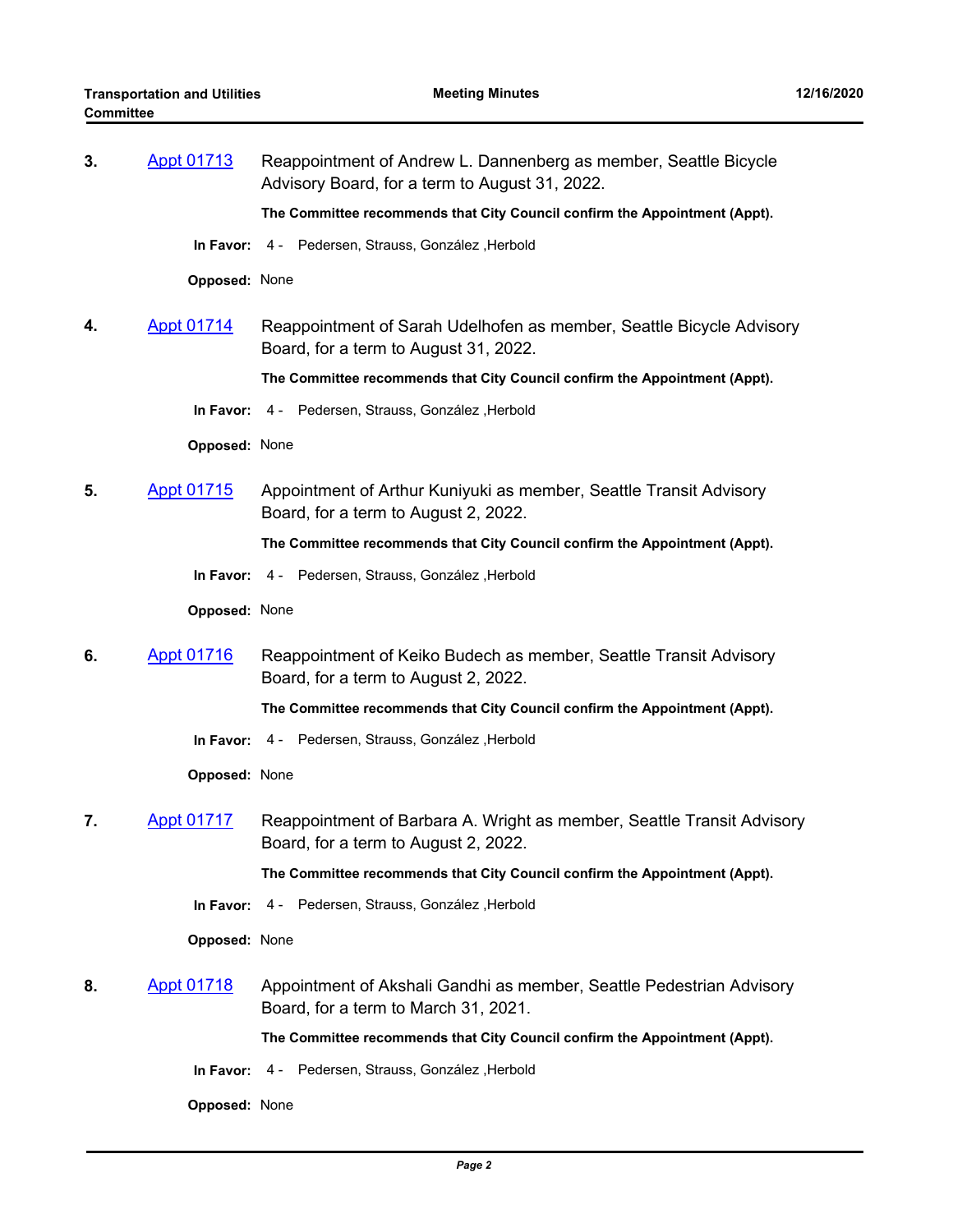**9.** [Appt 01719](http://seattle.legistar.com/gateway.aspx?m=l&id=/matter.aspx?key=11203) Appointment of Emily D. Davis as member, Seattle Pedestrian Advisory Board, for a term to March 31, 2022.

**The Committee recommends that City Council confirm the Appointment (Appt).**

**In Favor:** 4 - Pedersen, Strauss, González ,Herbold

**Opposed:** None

**10.** [CB 119955](http://seattle.legistar.com/gateway.aspx?m=l&id=/matter.aspx?key=10447) AN ORDINANCE relating to Seattle Public Utilities; relating to certain properties in the city of Renton at the intersection of Interstate 405 and Seattle Public Utilities' (SPU) Cedar River Pipelines right-of-way; declaring certain property rights surplus to the needs of SPU; authorizing the General Manager and Chief Executive Officer of SPU to execute and deliver a Quit Claim Deed to the Washington State Department of Transportation and to accept a Quit Claim Deed and three easements from the State of Washington as consideration for the release of the surplus property rights, all as necessary for the relocation of SPU's Cedar River water transmission pipelines in conjunction with the State's construction of the I-405 Renton "S" Curves project; all located in the SE quarter of the NW quarter of the SW quarter of Section 17, Township 23, Range 5 East, W.M., King County, Washington; and ratifying and confirming certain prior acts.

**The Committee recommends that City Council pass the Council Bill (CB).**

**In Favor:** 4 - Pedersen, Strauss, González ,Herbold

**Opposed:** None

**11.** [CB 119958](http://seattle.legistar.com/gateway.aspx?m=l&id=/matter.aspx?key=10519) AN ORDINANCE relating to the Cedar River Watershed; authorizing two years of ecological thinning, in accordance with the Cedar River Watershed Habitat Conservation Plan, in Sections 8 and 9, Township 22, North, Range 8, East, W.M., Sections 3, 4, and 10, Township 21, North, Range 10, East, W.M., and Section 33, Township 22, North, Range 10, East, W.M.; declaring the logs resulting from ecological thinning to be surplus to the City's needs; authorizing the sale of such logs pursuant to applicable City contracting and surplus property sale procedures; and directing deposit of the proceeds therefrom to the Water Fund for the purposes of the Habitat Conservation Plan implementation.

**The Committee recommends that City Council pass the Council Bill (CB).**

**In Favor:** 4 - Pedersen, Strauss, González ,Herbold

**Opposed:** None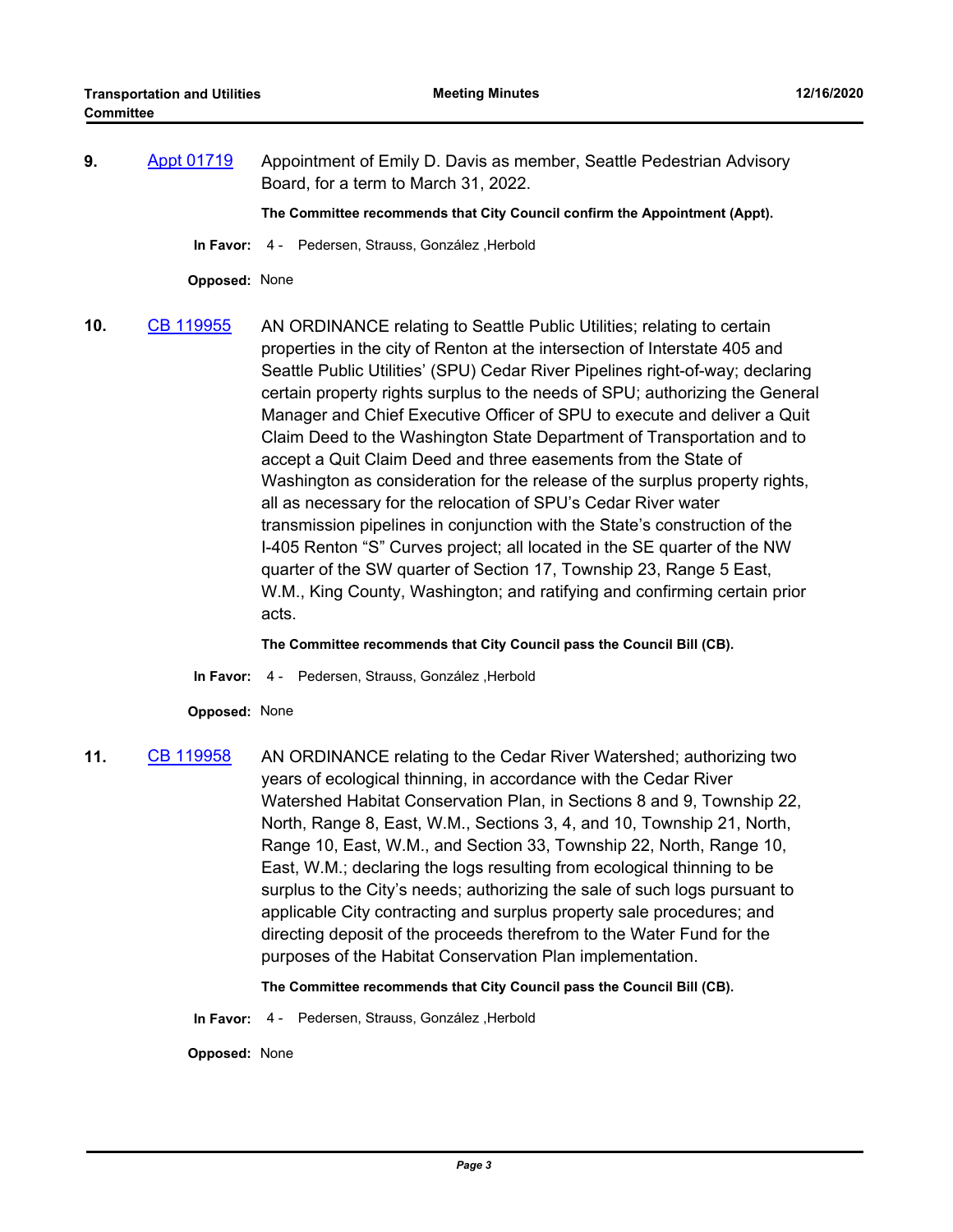| 12. | CB 119963 | AN ORDINANCE relating to Seattle Public Utilities; updating water          |
|-----|-----------|----------------------------------------------------------------------------|
|     |           | regulations to conform to current standards; making technical corrections; |
|     |           | amending Sections 21.04.010, 21.04.020, 21.04.050, 21.04.060,              |
|     |           | 21.04.080, 21.04.150, 21.04.210, 21.04.300, 21.04.460, 21.04.530,          |
|     |           | 21.04.580, 21.08.010, and 21.12.020 of the Seattle Municipal Code;         |
|     |           | repealing Section 21.04.590 of the Seattle Municipal Code; and adding      |
|     |           | new Sections 21.04.025, 21.04.061, and 21.04.062 to the Seattle            |
|     |           | Municipal Code.                                                            |
|     |           |                                                                            |

**The Committee recommends that City Council pass the Council Bill (CB).**

**In Favor:** 4 - Pedersen, Strauss, González ,Herbold

**Opposed:** None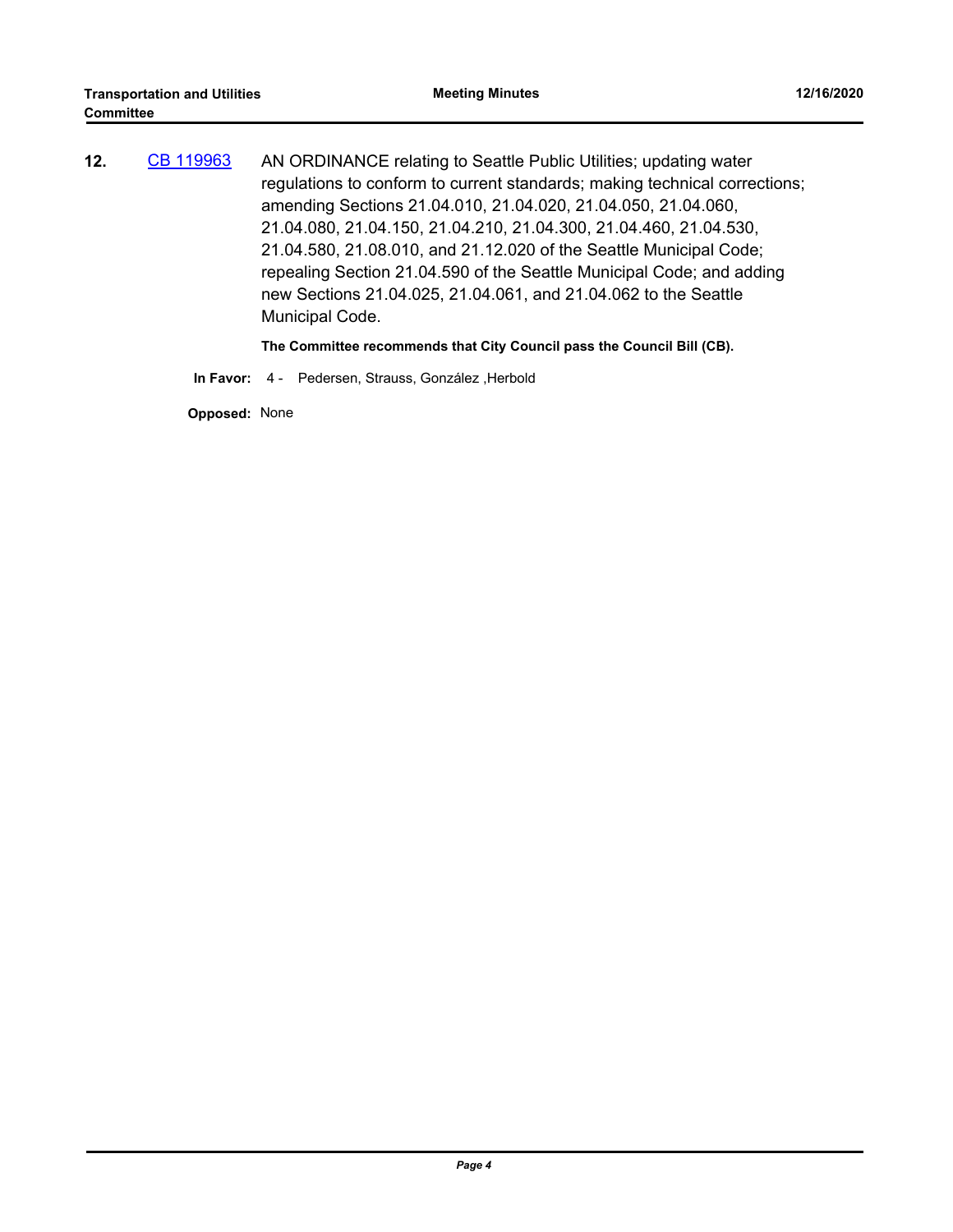| Transportation ("SDOT") to acquire, accept, and record, on behalf of The<br>City of Seattle, three quit claim deeds and an assignment and assumption<br>of easement agreement for the East Marginal Way Overpass from the Port<br>of Seattle, a municipal corporation of the State of Washington (the "Port");<br>laying off the deeds as right-of-way; placing the real property conveyed by<br>such deeds and easement under the jurisdiction of SDOT and designating<br>for street purposes; authorizing the Chief Executive Officer and General |
|-----------------------------------------------------------------------------------------------------------------------------------------------------------------------------------------------------------------------------------------------------------------------------------------------------------------------------------------------------------------------------------------------------------------------------------------------------------------------------------------------------------------------------------------------------|
|                                                                                                                                                                                                                                                                                                                                                                                                                                                                                                                                                     |
|                                                                                                                                                                                                                                                                                                                                                                                                                                                                                                                                                     |
|                                                                                                                                                                                                                                                                                                                                                                                                                                                                                                                                                     |
|                                                                                                                                                                                                                                                                                                                                                                                                                                                                                                                                                     |
|                                                                                                                                                                                                                                                                                                                                                                                                                                                                                                                                                     |
|                                                                                                                                                                                                                                                                                                                                                                                                                                                                                                                                                     |
|                                                                                                                                                                                                                                                                                                                                                                                                                                                                                                                                                     |
|                                                                                                                                                                                                                                                                                                                                                                                                                                                                                                                                                     |
| Manager of Seattle Public Utilities ("SPU") to acquire, accept, and record,                                                                                                                                                                                                                                                                                                                                                                                                                                                                         |
| on behalf of The City of Seattle, a stormwater easement from the Port;                                                                                                                                                                                                                                                                                                                                                                                                                                                                              |
|                                                                                                                                                                                                                                                                                                                                                                                                                                                                                                                                                     |
| designating for utility purposes; authorizing the Chief Executive Officer and                                                                                                                                                                                                                                                                                                                                                                                                                                                                       |
| General Manager of Seattle City Light ("SCL") to acquire, accept, and                                                                                                                                                                                                                                                                                                                                                                                                                                                                               |
| record, on behalf of The City of Seattle, an overhead and surface easement                                                                                                                                                                                                                                                                                                                                                                                                                                                                          |
|                                                                                                                                                                                                                                                                                                                                                                                                                                                                                                                                                     |
| jurisdiction of SCL and designating for utility purposes; and ratifying and                                                                                                                                                                                                                                                                                                                                                                                                                                                                         |
| confirming certain prior acts. (This ordinance concerns the following rights                                                                                                                                                                                                                                                                                                                                                                                                                                                                        |
| of way: a portion of Parcel B, City of Seattle Lot Boundary Adjustment                                                                                                                                                                                                                                                                                                                                                                                                                                                                              |
|                                                                                                                                                                                                                                                                                                                                                                                                                                                                                                                                                     |
| 20181024900004, previously known as Lots 2, 3, 44, and 45, Block 385,                                                                                                                                                                                                                                                                                                                                                                                                                                                                               |
| Seattle Tide Lands; a portion of Parcel Z, City of Seattle Lot Boundary                                                                                                                                                                                                                                                                                                                                                                                                                                                                             |
| Adjustment Number 3020104, recorded under King County Recording                                                                                                                                                                                                                                                                                                                                                                                                                                                                                     |
| Number 20181128900006, previously known as Lots 1 through 7 and Lots                                                                                                                                                                                                                                                                                                                                                                                                                                                                                |
| 26 through 30, Block 378, Lot 44, Block 385, and vacated 6th Avenue                                                                                                                                                                                                                                                                                                                                                                                                                                                                                 |
| Southwest, all in Seattle Tide Lands; a portion of Lots 2, 3, 4, 10, 11, 12,                                                                                                                                                                                                                                                                                                                                                                                                                                                                        |
|                                                                                                                                                                                                                                                                                                                                                                                                                                                                                                                                                     |
|                                                                                                                                                                                                                                                                                                                                                                                                                                                                                                                                                     |
| Township 24 North, Range 4 East, Willamette Meridian; a portion of Lots 4                                                                                                                                                                                                                                                                                                                                                                                                                                                                           |
| and 10, Block 377, Lots 3 and 44, Block 385, and Lot 4, Block 387, all in                                                                                                                                                                                                                                                                                                                                                                                                                                                                           |
|                                                                                                                                                                                                                                                                                                                                                                                                                                                                                                                                                     |
| Township 24 North, Range 4 East, Willamette Meridian; a portion of Parcel                                                                                                                                                                                                                                                                                                                                                                                                                                                                           |
| Y, City of Seattle Lot Boundary Adjustment Number 3020104, recorded                                                                                                                                                                                                                                                                                                                                                                                                                                                                                 |
|                                                                                                                                                                                                                                                                                                                                                                                                                                                                                                                                                     |
|                                                                                                                                                                                                                                                                                                                                                                                                                                                                                                                                                     |
| Southwest, all in Seattle Tide Lands; and a portion of Parcels A and B, City                                                                                                                                                                                                                                                                                                                                                                                                                                                                        |
| of Seattle Lot Boundary Adjustment Number 3022491, recorded under                                                                                                                                                                                                                                                                                                                                                                                                                                                                                   |
| King County Recording Number 20181024900004, previously known as                                                                                                                                                                                                                                                                                                                                                                                                                                                                                    |
|                                                                                                                                                                                                                                                                                                                                                                                                                                                                                                                                                     |
| Southwest, all in Seattle Tide Lands, and a portion of Parcels Y and Z, City                                                                                                                                                                                                                                                                                                                                                                                                                                                                        |
| of Seattle Lot Boundary Adjustment Number 3020104, recorded under                                                                                                                                                                                                                                                                                                                                                                                                                                                                                   |
| King County Recording Number 20181128900006, previously known as                                                                                                                                                                                                                                                                                                                                                                                                                                                                                    |
| Lots 3, 4, 5, 6, 7, 29, and 30, Block 378 and Lots 3, 4, 40, 41, 42, 43, and                                                                                                                                                                                                                                                                                                                                                                                                                                                                        |
| 44, Block 385, and vacated 6th Avenue Southwest, all in Seattle Tide                                                                                                                                                                                                                                                                                                                                                                                                                                                                                |
| from the Port; placing the overhead and surface easement under the<br>under King County Recording Number 20181128900006, previously                                                                                                                                                                                                                                                                                                                                                                                                                 |